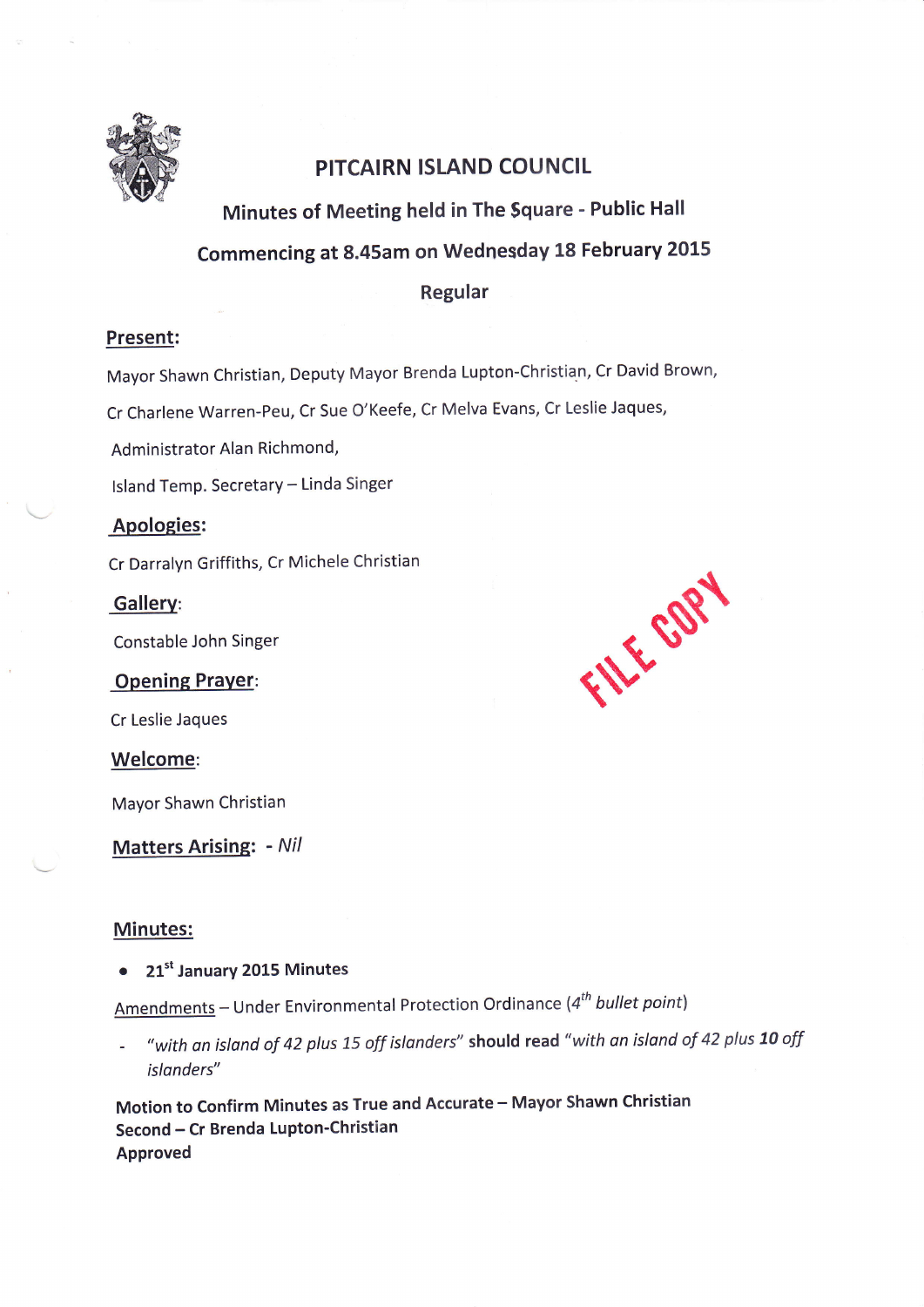#### 28<sup>th</sup> January 2015 - Minutes

Matters Arising - Nil

Motion to Confirm Minutes as True and Accurate - Cr David Brown Second - Cr Charlene Warren - Peu Approved

#### Council Monthlv Report Januarv 2015:

International Relations Portfolio

Matters arising - re: Jacqui Christian will represent Pitcairn at the EU/OCTA 2014 conference in BVI in late February.

Clarification sought about the year being recorded as 2014 when in fact we are now in 2015. Cr Jaques explains that it was supposed to be late last year but was postponed and has carried over so '2014' is accurate.

Motion to Approve Monthly Report - Mayor Shawn Christian Second - Cr Brenda Lupton- Christian Approved

#### Council Reports.

<sup>A</sup>discussion was had about Council Reports being repetitive reading with only minor changes being made so it was suggested that they be submitted quarterly rather than on <sup>a</sup> monthly basis with any urgent issues being addressed in the interim.

A Cr would like to see the full reports of the DMs rather than a summarized version in the Council Monthly Report so that any issues can be addressed directly to the DM rather than waiting to ask at Council. lt was explained that the DM reports are included in the body of Monthly Report and that nine reports tabled at Council is too much. A discussion followed' The Administrators role in managing Departments and Divisions lessens distraction and enables Council focus to remain on strategic plan and community service. Any issues can be dealt with directly by the DM or if a DM issue then to the Administrator rather than at Council.

Administrator Alan Richmond explains that what we are aiming for is Council being strategic in its approach to work within SDP and all work going on to support that done at appropriate GPI levels with the DMs reporting to Administrator. Any time Council want to know more detail they can ask any of the DMs as they know what exactly is going on, on <sup>a</sup> day to day basis. lt is much more important for Council to focus on the Strategic Plan rather than caught up in discussions of day to day operations or other areas outside Council's remit.

Council Reports to be submitted quarterly with the exception of reporting as required?